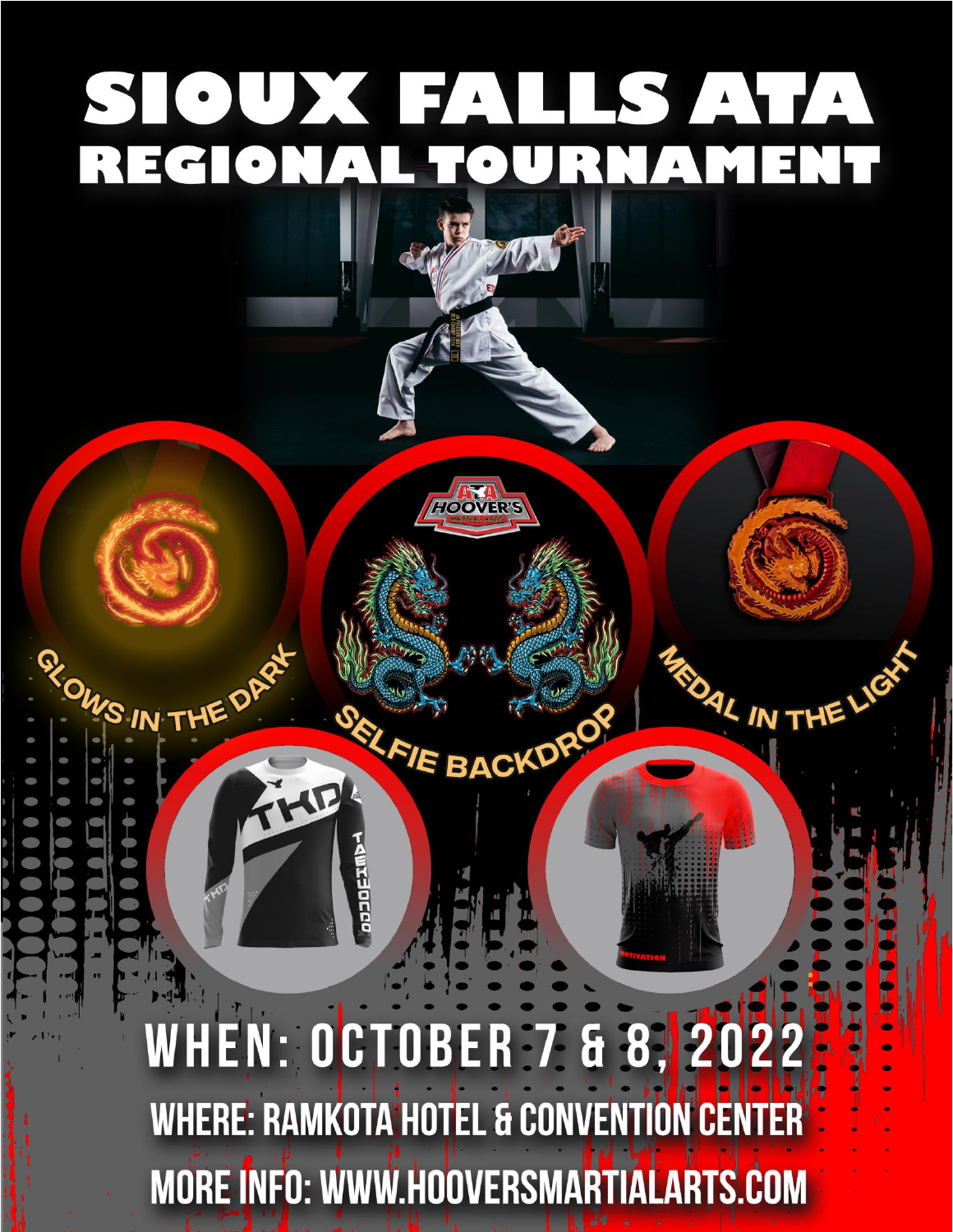

### Host Information

THANK YOU for attending the Sioux Falls Regional Tournament! We are very honored and proud to host this event. We hope you will have a great weekend. If you have any questions, concerns or suggestions don't hesitate to contact me and let me know.

AS ALWAYS THERE WILL BE NO SPECTATOR FEE so bring as many family and friends as you like to cheer on your competitor! We are anxious to present glow-in-thedark medals and a martial arts selfie wall for those photo ops!



#### CONTACT INFO:

Chief Master Larry Hoover Phone: 605-332-1778 | [lhoover@sio.midco.net](mailto:lhoover@sio.midco.net) [www.hooversatamartialarts.com](http://www.hooversatamartialarts.com/) for registration and more information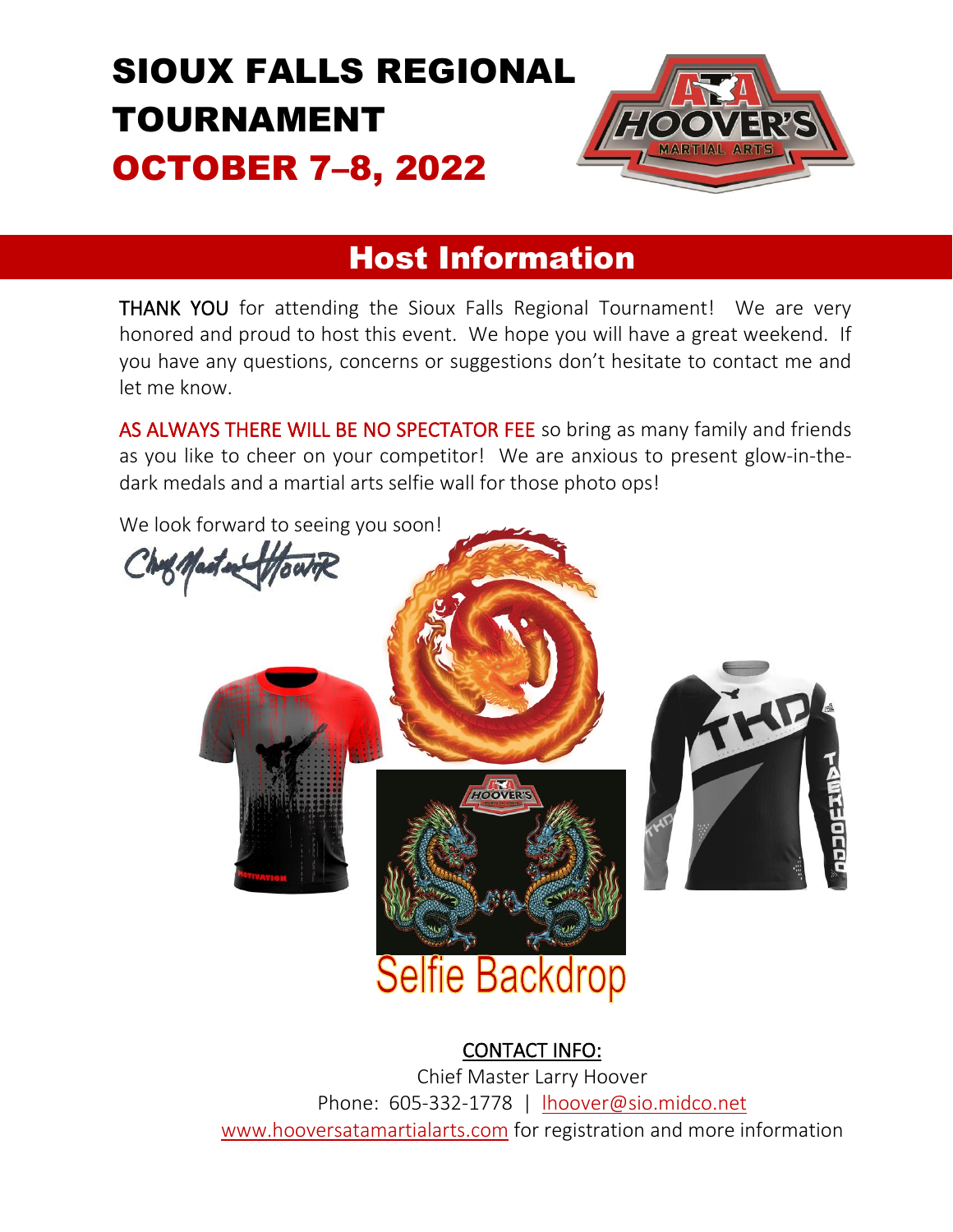

## Event Site and Hotel



#### BEST WESTERN PLUS RAMKOTA HOTEL AND CONFERENCE CENTER

is once again the official hotel and tournament site for the Sioux Falls Regional Tournament.

> \$107/night or \$137/night poolside BOOK YOUR HOTEL ROOM EARLY! ATA block is held until September 7

Call Direct for ATA Rate (605) 336-0650 or

Book Online at: [https://www.bestwestern.com/en\\_US/book/hotel-rooms.42038.html?groupId=R43SZ4D0](https://www.bestwestern.com/en_US/book/hotel-rooms.42038.html?groupId=R43SZ4D0)

> Hotel **Booking** Link



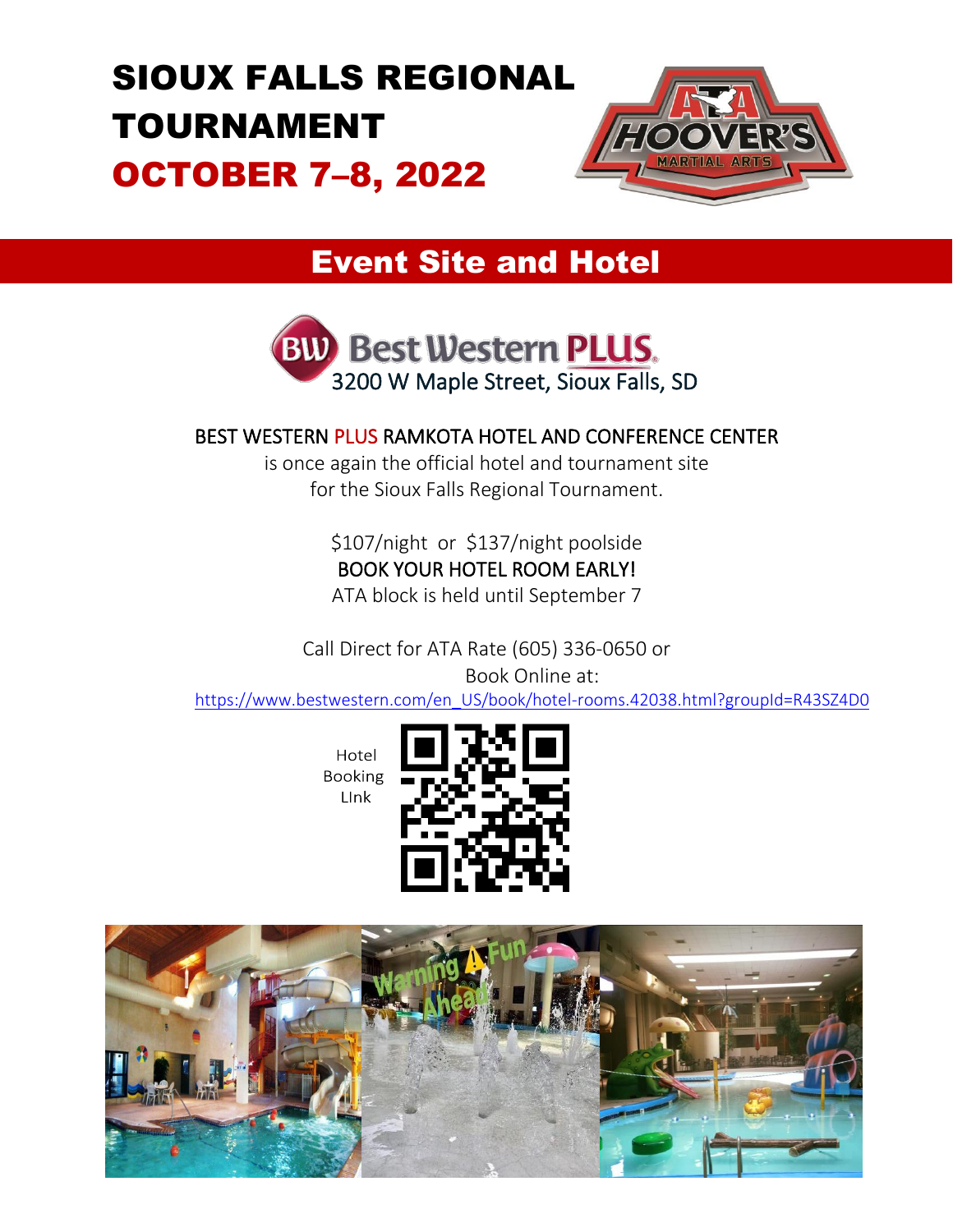

## Events Schedule

#### **NOTE: YOU WILL NOT START BEFORE THE LISTED COMPETITION TIME. YOU MAY START ANY TIME AFTER THE LISTED TIMES.**

| SUNDAY, OCTOBER 2        |                                                                                                                                                                                      |
|--------------------------|--------------------------------------------------------------------------------------------------------------------------------------------------------------------------------------|
| 3:00 p.m.                | Online Chevron Clinic<br>Register at: https://spblive.net/region114judging/                                                                                                          |
| <b>FRIDAY, OCTOBER 7</b> |                                                                                                                                                                                      |
| 2-4:00 p.m.              | School Owners and Club Owners<br><b>INSTRUCTORS ONLY - Color Belt Ssahng Nat Clinic-Free (BYOB Weapon)</b>                                                                           |
| 4-6:30 p.m.              | <b>Onsite Tournament Registration</b>                                                                                                                                                |
| 6:30 p.m.                | Region 114 Black Belt Testing<br>Register Online at www.ATARegion114.com                                                                                                             |
| 7:30 p.m.                | All Events: 2 <sup>nd</sup> 3 <sup>rd</sup> 4 <sup>th</sup> 5 <sup>th</sup> Degree Adult Men & Women Black Belts<br>All Events: $1^{st}$ Degree Men and Women Age 60 $\uparrow$ Only |
| SATURDAY, OCTOBER 8      |                                                                                                                                                                                      |

| 8-10:00 a.m. | <b>Onsite Tournament Registration</b>                                                                                     |
|--------------|---------------------------------------------------------------------------------------------------------------------------|
| 9:00 a.m.    | <b>Tiger Competition</b><br>All Team Sparring Competition                                                                 |
| $10:45$ a.m. | <b>Black Belt Meeting</b>                                                                                                 |
| $11:15$ a.m. | Introductions / Tournament Begins<br>ALL Events: Ages $8 - 17$ White - Black<br>Staging will begin at 10:15 for ages 8-10 |
| 2:00 p.m.    | ALL Events: Adults White - Recommended<br>ALL Events; 1 <sup>st</sup> Degree Black Belts Age 59 and Under                 |

### Thank You For Your Support!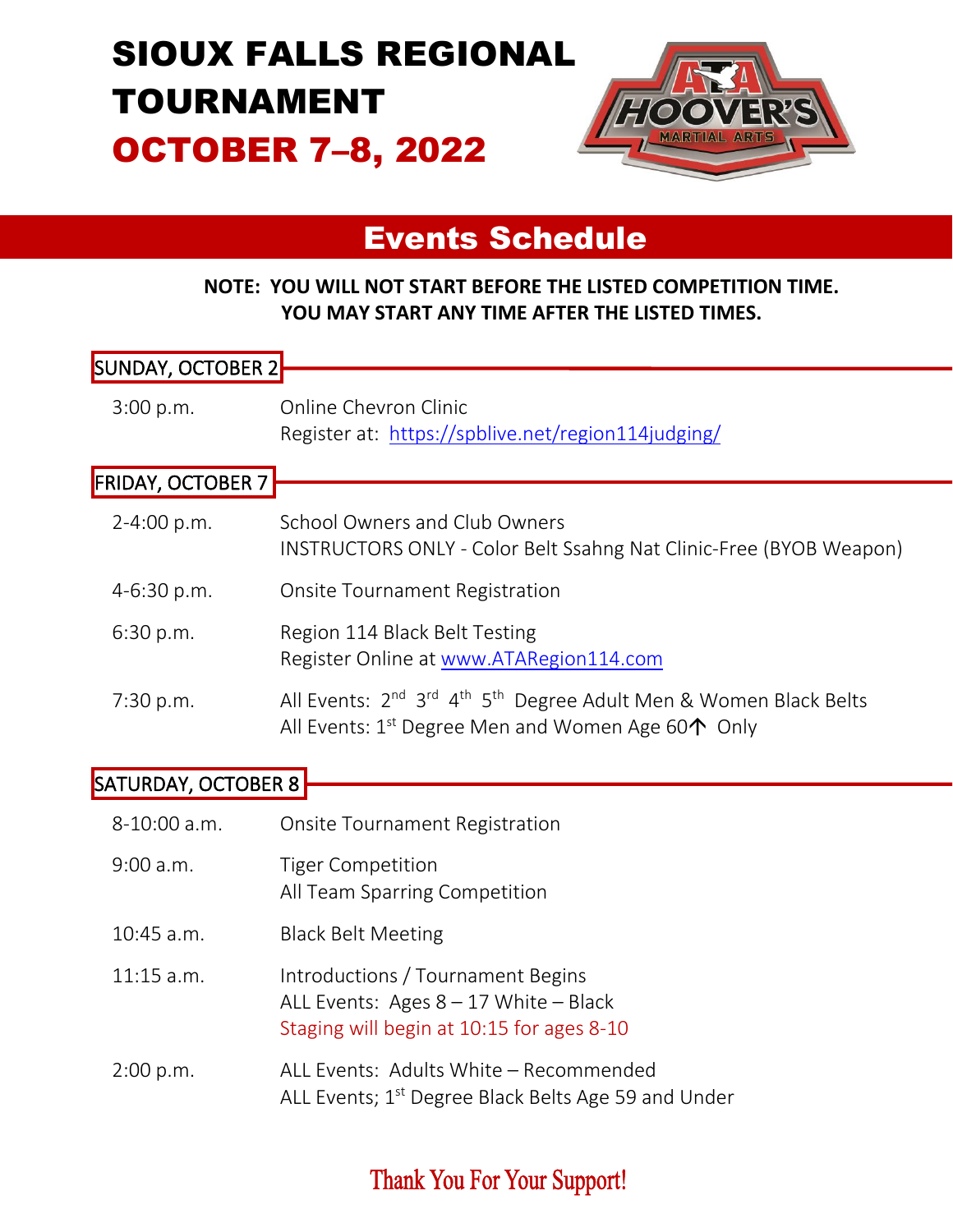

## Tournament Registration

- Register online at [www.ataezsignup.com](http://www.ataezsignup.com/)
- Competitors can also Register at the door until 10:00 a.m. Saturday Morning.

### **SPECTATORS FREE!!**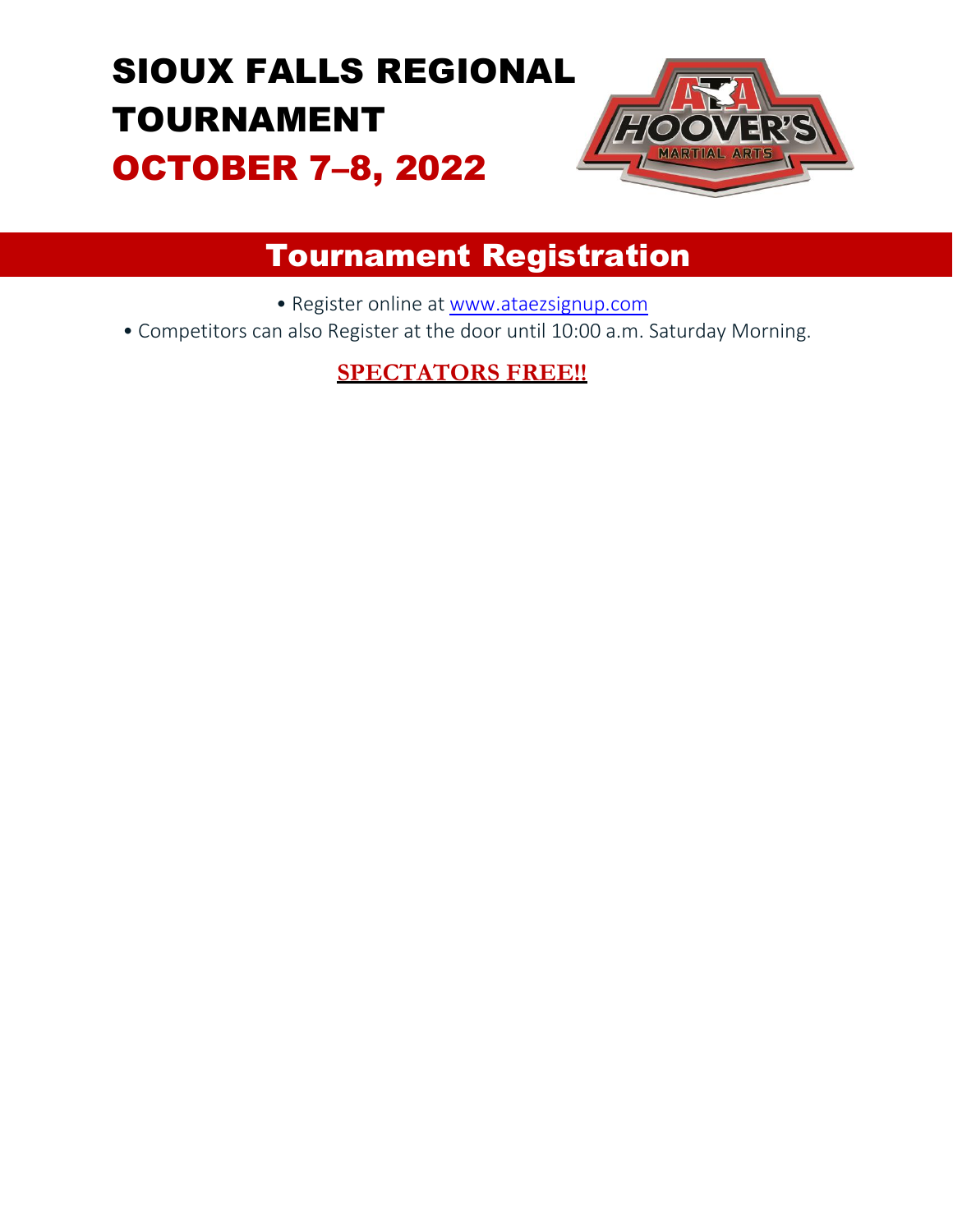#### 2022 SIOUX FALLS REGIONAL TOURNAMENT **PRESENT THIS FORM WITH REGISTRATION FEE**

|                                                                                                                                                                                                       | <b>Tournament Date:</b> Oct. 7-8, 2022 <b>Location:</b> Sioux Falls, SD                                                                                                                                                        |                                                                                             |  | Hosted by: Ch. Master Larry Hoover                                                                                                                                                                                                                                                               |  |  |
|-------------------------------------------------------------------------------------------------------------------------------------------------------------------------------------------------------|--------------------------------------------------------------------------------------------------------------------------------------------------------------------------------------------------------------------------------|---------------------------------------------------------------------------------------------|--|--------------------------------------------------------------------------------------------------------------------------------------------------------------------------------------------------------------------------------------------------------------------------------------------------|--|--|
|                                                                                                                                                                                                       | NAME: NAME:                                                                                                                                                                                                                    |                                                                                             |  | <b>GENDER:</b> Male Female (circle one)                                                                                                                                                                                                                                                          |  |  |
|                                                                                                                                                                                                       | <b>COMPETITION AGE:</b> (as of 12-31-2023) BIRTHDATE: ____________                                                                                                                                                             |                                                                                             |  | <b>FAMILY MEMBER:</b> □3rd & Up                                                                                                                                                                                                                                                                  |  |  |
|                                                                                                                                                                                                       |                                                                                                                                                                                                                                |                                                                                             |  | COMPETITION RANK: COMPETITION RANK:                                                                                                                                                                                                                                                              |  |  |
|                                                                                                                                                                                                       | CITY, STATE: THE STATE OF THE STATE OF THE STATE OF THE STATE OF THE STATE OF THE STATE OF THE STATE OF THE STATE OF THE STATE OF THE STATE OF THE STATE OF THE STATE OF THE STATE OF THE STATE OF THE STATE OF THE STATE OF T |                                                                                             |  | <b>INSTRUCTOR: Example 2020</b>                                                                                                                                                                                                                                                                  |  |  |
|                                                                                                                                                                                                       |                                                                                                                                                                                                                                | <b>COMPETITOR INFORMATION</b>                                                               |  |                                                                                                                                                                                                                                                                                                  |  |  |
| I am competing as a:                                                                                                                                                                                  | $\Box$ TIGER - Compete @ 9:00am                                                                                                                                                                                                | $\Box$ MODIFIED ABILITY                                                                     |  |                                                                                                                                                                                                                                                                                                  |  |  |
| $\Box$ CHAMPION<br>RECREATIONAL (NO POINTS AWARDED FOR RECREATIONAL)<br><b>Age Division:</b><br><b>□TIGER</b> □ 8 & ↓ □ 9-10 □ 11-12 □ 13-14 □ 15-17 □ 18-29 □ 30-39 □ 40-49 □ 50-59 □ 60-69 □ 70 & ↑ |                                                                                                                                                                                                                                |                                                                                             |  |                                                                                                                                                                                                                                                                                                  |  |  |
| <b>Check Rank You Are Competing As:</b><br>$\Box$ WHITE                                                                                                                                               |                                                                                                                                                                                                                                | $\Box$ 1 <sup>ST</sup> $\Box$ 2 <sup>ND</sup> $\Box$ 3 <sup>RD</sup> $\Box$ 4 <sup>TH</sup> |  | $\Box$ ORANGE $\Box$ YELLOW $\Box$ CAMO $\Box$ GREEN $\Box$ PURPLE $\Box$ BLUE<br>$\Box$ BROWN<br>$\Box$ RED<br>$\Box$ 5 <sup>TH</sup>                                                                                                                                                           |  |  |
|                                                                                                                                                                                                       |                                                                                                                                                                                                                                | I AM COMPETING IN THE FOLLOWING EVENTS                                                      |  |                                                                                                                                                                                                                                                                                                  |  |  |
| <b>TRADITIONAL:</b>                                                                                                                                                                                   |                                                                                                                                                                                                                                | □ FORM/SPARRING (ONE STEPS) □ TRADITIONAL WEAPONS                                           |  |                                                                                                                                                                                                                                                                                                  |  |  |
| <b>COMBAT:</b>                                                                                                                                                                                        | $\Box$ COMBAT WEAPONS                                                                                                                                                                                                          |                                                                                             |  |                                                                                                                                                                                                                                                                                                  |  |  |
| <b>XMA - CREATIVE:</b>                                                                                                                                                                                |                                                                                                                                                                                                                                |                                                                                             |  | $\Box$ XTREME FORMS $\Box$ XTREME WEAPONS $\Box$ CREATIVE FORMS $\Box$ CREATIVE WEAPONS                                                                                                                                                                                                          |  |  |
|                                                                                                                                                                                                       |                                                                                                                                                                                                                                | <b>TOTAL REGISTRATION FEES</b>                                                              |  |                                                                                                                                                                                                                                                                                                  |  |  |
|                                                                                                                                                                                                       | FORMS and SPARRING (ONE STEPS): \$45                                                                                                                                                                                           |                                                                                             |  | EACH ADDITIONAL EVENT: \$20                                                                                                                                                                                                                                                                      |  |  |
|                                                                                                                                                                                                       |                                                                                                                                                                                                                                | AND \$10 FOR EACH ADDITIONAL FAMILY MEMBER PER EVENT                                        |  | *IF A COMPETITOR DOES NOT COMPETE IN FORMS/SPARRING THEIR 1ST EVENT IS \$35 THEN \$20 FOR EACH ADDITIONAL EVENT<br>*IF FORMS AND OR SPARRING IS ADDED LATER IT IS \$45, WITH NO RETROACTIVE DISCOUNT<br>*FAMILIES OF 3 OR MORE COMPETITORS WILL PAY REGULAR FEE FOR THE FIRST TWO FAMILY MEMBERS |  |  |

#### HOLD HARMLESS AND LIABILITY RELEASE AND WAIVER AGREEMENT

, have applied to participate in this ATA Regional Tournament. I understand that by registering in this tournament that I am subjecting myself to possible injury as I am voluntarily engaging in a contact sport. By signing this form, I fully understand all of the rules and safety requirements set forth by the ATA. I agree that the ATA, tournament host, judges and instructors or anyone else will not be responsible for my safety. I agree to assume all risk associated in this sanctioned event.

I state that I am of legal age (18) or have had a guardian review and sign this document. I represent that I am of good health and condition to participate in this event.

Signature and Date of the Superior Science of the Superior Control of the Date of the Date of the Date of the D

#### To be signed if the above is to be executed by a Parent or Legal Guardian.

As a parent or legal guardian, we hereby wish to register the register to participate in this ATA Regional Tournament. I understand that by registering I this tournament that I am subjecting myself to possible injury as I am voluntarily engaging in a contact sport. By signing this form, I fully understand all of the rules and safety requirements set forth by the ATA. I agree that the ATA, tournament host, judges and instructors or anyone else will not be responsible for my safety. I agree to assume all risk associated in this sanction event.